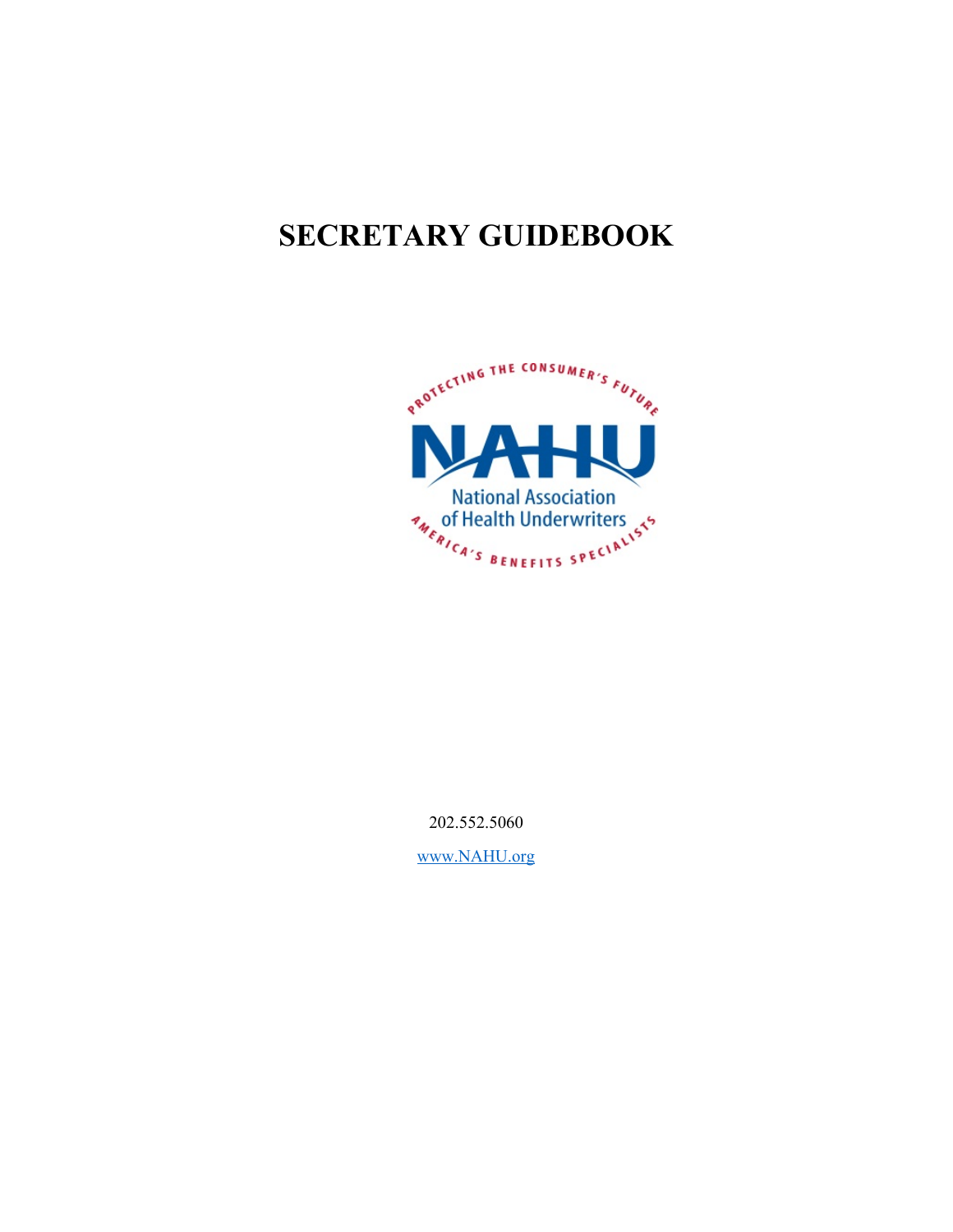## **TABLE OF CONTENTS**

This guide is the property of the National Association of Health Underwriters. It is intended for the use of state and local association officers and directors. All or any part of this guide may be reprinted by the local or state association.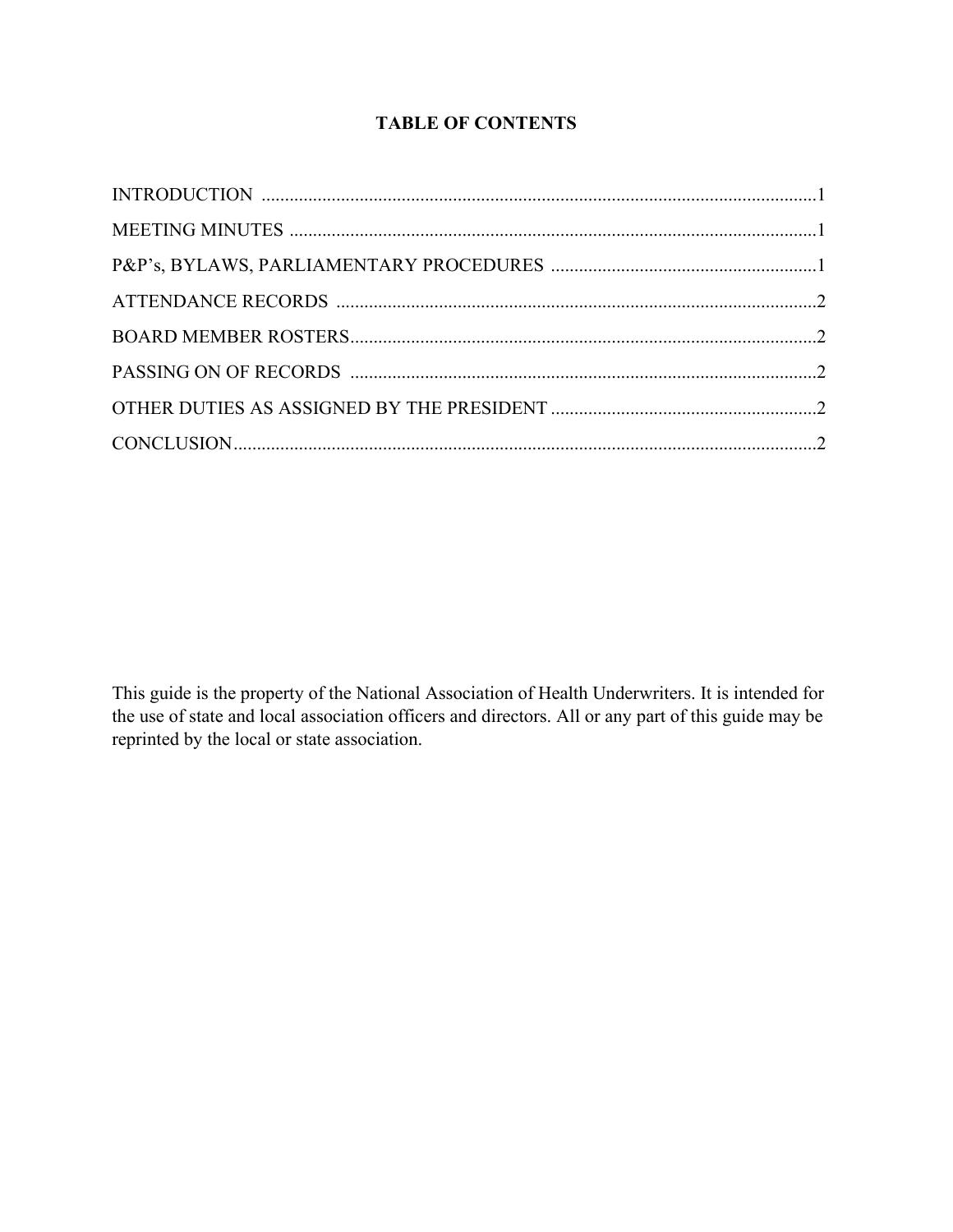## **INTRODUCTION**

Holding the position of Secretary is a great responsibility. Much of the success of an association depends upon the way the secretary does the job and the accuracy of the records that are turned over to the following year's officers. Accurate records allow for continuity in leadership and extensive historical knowledge even with the positions changing annually. The secretary works closely with the president and the entire board in understanding the goals and direction of the chapter. Usually, the secretary position is the training ground for a future leadership position.

The standard duties of the Secretary are:

- Record and keep minutes of all association meetings along with attendance.
- Distribute the minutes to the board soon after a meeting.
- Maintain and archive Policies & Procedures and board changes.
- Communicate board information, reports and other information as requested by the state chapter, Regional Vice President and national office.
- Report to the association at the annual meeting and at other times as required.

#### **MEETING MINUTES**

Keeping minutes is critical to maintaining institutional knowledge of the chapter and how it dealt with different situations and planned and managed events. It is also an unquestionable tool for awards documentation. Minutes are the accounting of the chapter's board activity for the year and should include records of committee reports, verbatim motions brought to the board or to the membership at large as well as assigned responsibilities and deadlines for these responsibilities. The minutes need to be approved by the board, should be easily accessible during and after the meeting.

It can be confusing what to keep track of and the style of minutes.

NAHU has a short video with more details about taking minutes. It is titled "Secretary – Taking Minutes" and is in NAHUvision.

#### **POLICIES AND PROCEDURES**

The secretary also maintains the written policies and procedures (P&Ps) for the chapter. P&P's are created by the board and updated as necessary for the regular ongoing operations of the association. They provide the details that are not appropriate in the chapter's bylaws. The secretary should review the P&Ps making sure they are current and do not conflict with the chapter's bylaws.